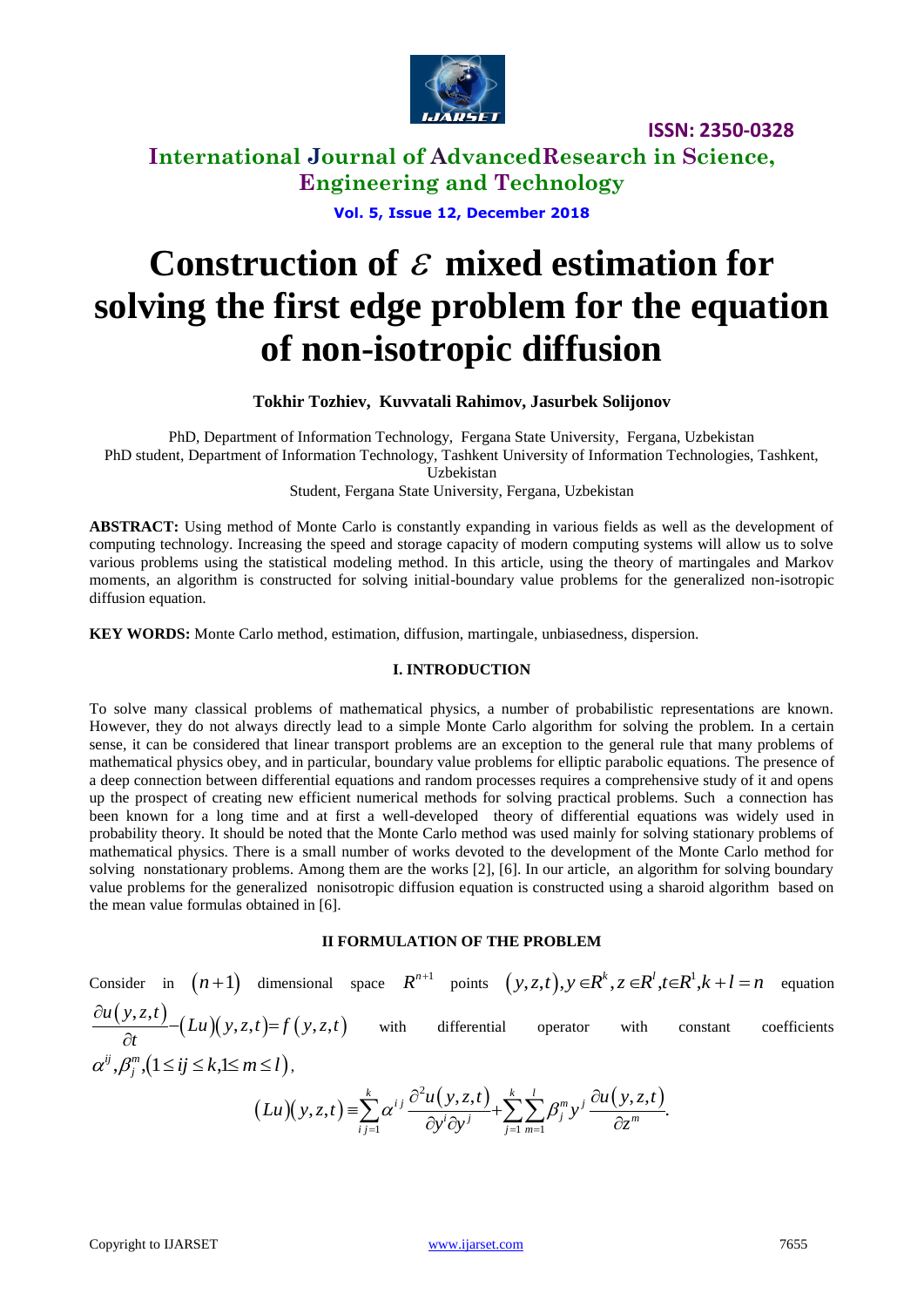

# **International Journal of AdvancedResearch in Science, Engineering and Technology**

#### **Vol. 5, Issue 12, December 2018**

Let  $\alpha = (\alpha^{ij}) - k \times k$  be matrix,  $\beta = (\beta_j^m) - l \times k$  - matrix,  $D \subset R^n$  is limited domain with border  $\partial D$ . Combine spatial variables  $(y, z)$  in one spatial variable - column  $x = (y^T, z^T) \in \mathbb{R}^n$ . Consider in space  $\mathbb{R}^{n+1}$ variables  $(x,t) = (x_1, x_2,...,x_n, t)$  cylinder  $\Omega = D^*[0, T]$ .

We will consider the following initial-boundary problem. For functions  $\phi(x,t) \in C(\partial D^*[0,T])$  and We will consider the following initial-boundary problem. For functions  $\varphi(x,t) \in C(\partial D^*[0,1])$  and  $\varphi(x) \in C(D)$ , find function  $u(x,t) \in C(\overline{D}^*[0,1]) \cap C^{(2,1)}(\overline{D}^*[0,1])$  satisfying in the cylinder  $\Omega$  to the equation<br>equati equation

$$
\frac{\partial u(y,z,t)}{\partial t} - \left(Lu\right)(y,z,t) = f(y,z,t), (x,t) \in \Omega
$$
\n(1)

marginal conditions

$$
u(x,t) = \varphi(x,t), \ x \in \partial D, \ t \in [0,T)
$$
 (2)

and initial conditions

$$
u(0,t) = \phi(x,t), x \in D \tag{3}
$$

Further, for convenience, we introduce matrices of size 
$$
n * n
$$
 (in a block record), which have the following form  
\n
$$
a = \begin{bmatrix} m_1 & m_2 \\ m_2^T & m_3 \end{bmatrix}, C = \begin{bmatrix} I_k & 0 \\ -\beta & I_l \end{bmatrix} = \exp \begin{bmatrix} 0 & 0 \\ -\beta & 0 \end{bmatrix}, d(\rho) = \begin{bmatrix} \rho^{\frac{1}{2}}I_k & 0 \\ 0 & \rho^{\frac{3}{2}}I_l \end{bmatrix}
$$

block  $m_1 = \frac{1}{\alpha} \alpha^{-1}$ 1  $\frac{1}{\sqrt{a}}\left[\alpha^{-1}+3\right]$ 4  $m_1 = \frac{1}{4} \left[ \alpha^{-1} + 3\beta^T \omega \beta \right]$  - size to  $k \times k$  , block  $m_2$ 3 2  $m_2 = \frac{3}{2} \beta^T \omega$  - size to  $k \times l$ ,  $m_2^T$  $m_2^T$  - size to  $l \times k$ ,  $m_3 = 3\omega$ 

- size to  $l \times l$ ,  $I_k$ ,  $o$ ,  $\hat{\beta}$ ,  $I_l$  - similar sizes.

The matrix a is symmetric and positive defined and therefore it can be represented as a product of some matrix on its transposed  $b^T$ , videlicet  $a = b^T b$ ,  $d(p)$  - diagonal matrix,  $\omega = (\beta \alpha \beta^T)^{-1}$ .

#### **III. REPRESENTATION OF SOLUTIONS**

Then  $Z(x,t;y,\tau)$  - fundamental solution of equation (1) with point singularity on the point  $(y,\tau)$  has the form [2]

$$
y, \tau
$$
 - fundamental solution of equation (1) with point singularity on the point  $(y, \tau)$  has the form  

$$
Z(x,t;y,\tau) = \pi^{-\frac{n}{2}} ||a||^{\frac{1}{2}} (t-\tau)^{-\frac{\gamma}{2}} \exp \left\{ -\left(y - Cx\right)^{T} d\left(\frac{1}{t-\tau}\right) a d\left(\frac{1}{t-\tau}\right) (y - cx) \right\}
$$

where  $||a||$  determinant of the matrix *a*,  $\gamma = k + 3l$ .

where 
$$
||a||
$$
 determinant of the matrix  $a, y = k + 3i$ .

\nWe introduce a domain depending on the parameter  $r > 0$ .

\n
$$
B_r(x, t) = \left\{ (y, \tau) : Z(x, t; y, \tau) > \pi^{-\frac{n}{2}} ||a||^{\frac{1}{2}} r^{-\gamma}, t > \tau \right\},
$$

which will be called the sharoid of radius *r* with the center at the point  $(x,t)$  and its border  $\partial B_r(x,t)$  spheroid. For  $r \to 0$   $B_r(x,t)$  and  $\partial B_r(x,t)$  monotonously tightened to  $(x,t)$ . Therefore there exists  $r = r(x,t) > 0$ , which  $\bar{B}_r(x,t) \! \subset \! \bar{\Omega}$  for  $\big(x,t\big) \! \in \! \Omega$  . We present one of the ways to select parameter  $r \! > \! 0$  .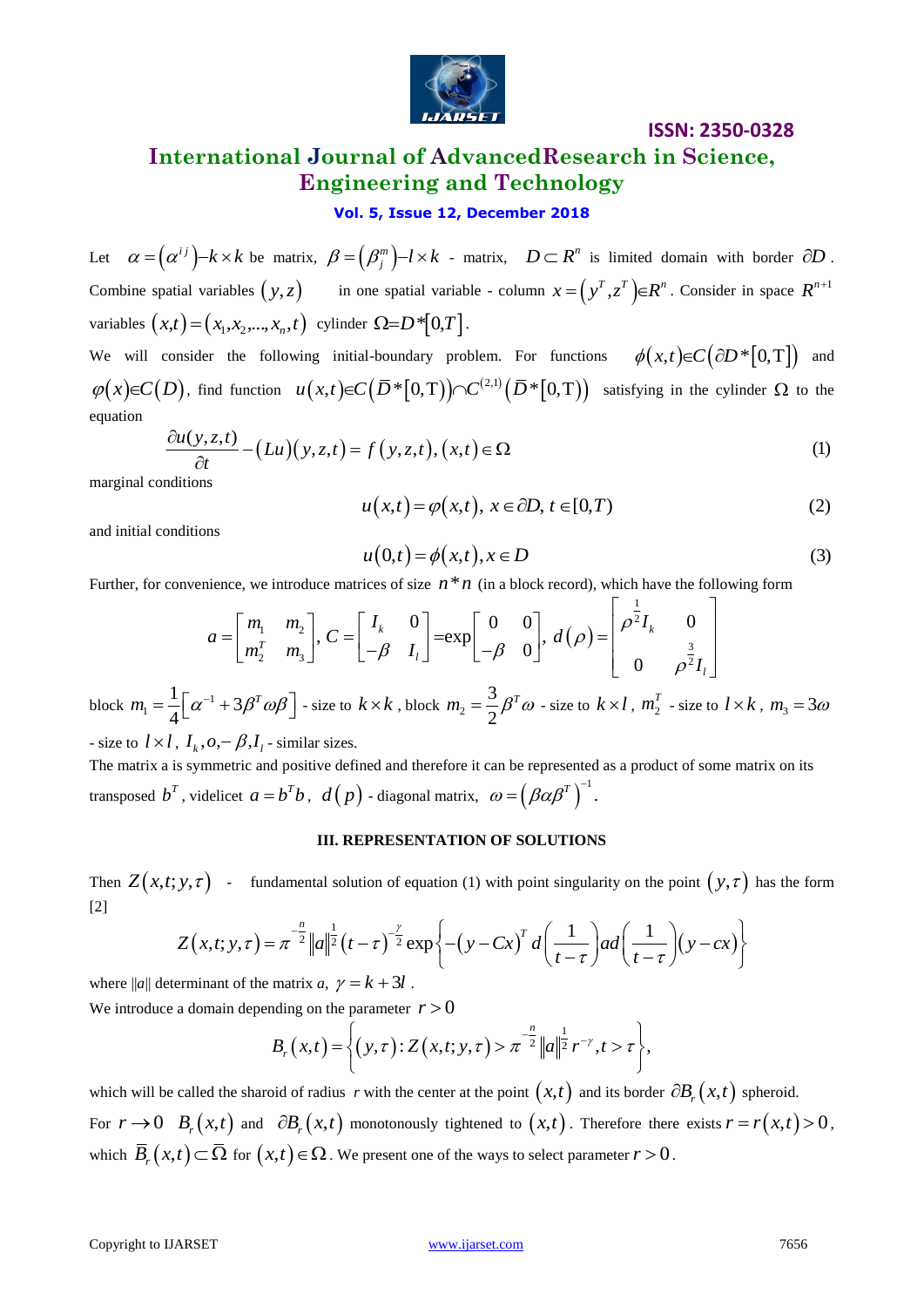

## **International Journal of AdvancedResearch in Science, Engineering and Technology**

#### **Vol. 5, Issue 12, December 2018**

Let  $R(x)$  be the distance from *x* to the bound of *D*,  $|x| = \max_{1 \le i \le k} |x_i|, \mu$  - the largest eigenvalue of the matrix *a*, 1 3  $\left(\begin{array}{cc} \frac{1}{2} & \frac{3}{2} \end{array}\right)$ 

$$
\beta' = \max_{1 \le i \le l} \left\{ \sum_{i,j=1}^l |\beta^{ij}| \right\}, \quad V_1 = \sqrt{\frac{\gamma}{8\mu \rho^2 e}},
$$

$$
V_2 = \beta' |x|, \qquad r_1(x) = \left[ \frac{-V_2 + \sqrt{V_2^2 + 4R(x)V_1}}{2V_1} \right]^{\frac{1}{2}}.
$$

**Lemma 1.** If  $r = r(x,t)$  $r = r(x,t) = \min\{r_1(x), t^{\frac{1}{2}}\}$  at  $r(x,t) \in \Omega$  then  $\overline{B}_r(x,t) \in \overline{\Omega}$ . *Evidence*: From  $|y - x| \le R^2(x)$  it follows that  $\overline{B}_r(x,t) \subset \overline{\Omega}$ .<br> $|y - x| \le |y - Cx| + |Cx - x| \le R(x)$ 

$$
|y-x| \le |y-Cx| + |Cx-x| \le R(x)
$$
\n(4)

From the definition of  $B_r(x,t)$  and using some mathematical transformations for the first term of (4) we get

$$
|y - x| \le |y - cx| + |cx - x| \le K(x)
$$
  
\n
$$
B_r(x, t) \text{ and using some mathematical transformations for the first term of (4) we get}
$$
  
\n
$$
(d(t - \tau)(y - Cx))^T a (d(t - \tau)(y - Cx)) \le \mu |d(t - \tau)(y - Cx)|^2 \le
$$
  
\n
$$
\le \mu ||d(t - \tau)||^2 |y - Cx|^2 \le \mu \rho^2 |y - Cx|^2.
$$

Since  $\left\| d(t-\tau) \right\|^2 \leq \rho^2$ .

 $\rho = \max \left\{ t^{\frac{1}{2}}, t^{\frac{1}{2}} \right\}$ 

 $=\max\left\{t^2,t^2\right\},\right.$ 

Let  $g(t-\tau) = (t-\tau)^4 \ln \frac{r^2}{t-\tau}$ , then max  $g(t-\tau) = \frac{e^{-1}r^8}{4\tau^8}$ 4  $\lim_{\tau} g(t-\tau) = \frac{e^{-1}r}{4}$  $(-\tau) = \frac{e^{-1}r^8}{4}$  for 1  $\tau = t - r^2 e^{-\frac{1}{4}}$ . From the inequality  $2|y - Cx| < e^{-1}r^8$ 8  $\mu \rho^2 |y - Cx| \leq \frac{e^{-1} r^8 \gamma}{2}$  $-Cx \leq \frac{e^{-1}r^8\gamma}{2}$  we get 2  $e^{-1}r^8$  $8\mu\rho^2$  $y - Cx|^2 \leq \frac{e^{-1}r^8 \gamma}{2}$  $\mu\rho$  $-Cx|^2 \leq \frac{e^{-1}r^8\gamma}{2r^2}$  or  $2\phantom{0}$   $\phantom{0}e^{-1}$  $8\mu\rho^2$  $|y - Cx|^2 \leq r^4 \sqrt{\frac{e^{-1} \gamma}{2}}$  $\mu \rho$  $-Cx|^2 \le r^4 \sqrt{\frac{e^{-1}\gamma}{2}}$ .

For the second term (4) we have

have  
\n
$$
x - Cx|^2 \le r^4 ||\beta||^2 |x_k|^2 \le r^4 \beta'^2 |x|_k^2
$$
 or  $|x - Cx| \le r^2 \beta' |x|_k$ .

Finally for the inequality (4), we get

$$
|y - x| \le v_1 r^4 + v_2 r^2 \le R(x).
$$

Solving the inequality  $v_1 r^4 + v_2 r^2 \le R(x)$ , we obtain

$$
r < \left(\frac{-v_2 + \sqrt{v_2^2 + 4R(x)v_1}}{2v_1}\right)^{\frac{1}{2}} = r_1(x).
$$

From  $t - \tau > 0$  and  $\tau > t - r^2$  it follows that  $r \leq \sqrt{t}$  . So for

$$
r = \min\{r_1(x), \sqrt{t}\}.
$$
 (5)

 $B_r(x,t) \subset \overline{\Omega}.$  The lemma has been proved.

Let  $r = r(x,t) > 0$  be such that  $B_r(x,t) \in \overline{\Omega}$ .

Then, using the formulas of the parabolic average [1], for solving the problem (1) - (3) we get the following representation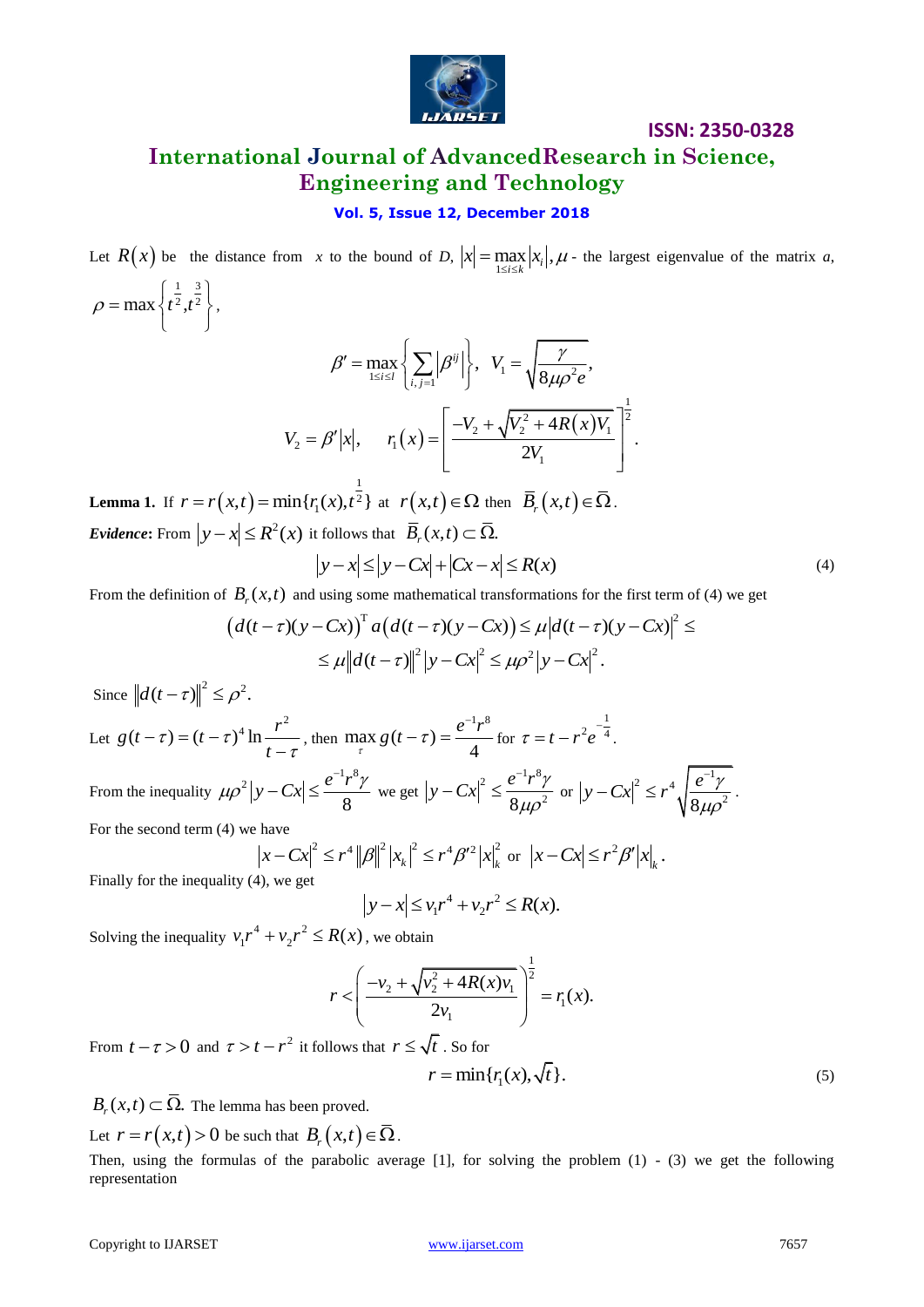

# **International Journal of AdvancedResearch in Science, Engineering and Technology**

**ISSN: 2350-0328**

**Vol. 5, Issue 12, December 2018**

**Vol. 5, Issue 12, December 2018**  

$$
u(x,t) = \int_{0}^{1} P_1(\rho) \int_{S_1(0)} P_2(H) u(y(e^{-\gamma}), \tau(e^{\gamma})) ds d\rho + \overline{f}(x,t), (6)
$$

where

$$
\bar{f}(x,t) = \int_{B_r(x,t)} \left[ Z(x,t;y,\tau) - \pi^{-\frac{n}{2}} ||a||^{\frac{1}{2}} r^{-\gamma} \right] f(y,\tau) dy d\tau
$$

 $S_1(0) - (n-1)$ - dimensional unit sphere,  $H \in S_1(0)$  - unit *n* - dimensional vector,  $P_1(\rho)$  - is the gamma density of a distributed random variable with the parameter  $1+\frac{\pi}{2}$ , 2  $+\frac{n}{2}, \quad P_2(H) = \frac{H^T b \alpha b H^T}{h}$ *n*  $P_2(H) = \frac{H^T b \alpha b H}{2}$  $\gamma\sigma$  $=\frac{11 \text{ oz} - 1}{2 \text{ oz}}$  - is the density of a

random vector,  $\tau(\lambda) = t - r^2 \lambda^2$ ,  $y(\lambda, H) = e^{-r\lambda\beta}x + \left[\gamma \ln(\frac{1}{2})\right]^2 d(r^2 \lambda^2)$  $y(\lambda, H) = e^{-r\lambda\beta}x + \left(\gamma\ln(\frac{1}{\lambda})\right)^{\frac{1}{2}}d\left(r^2\lambda^2\right)b^{-1}H$ =  $e^{-r\lambda\beta}x + \left(\gamma\ln(\frac{1}{\lambda})\right)^{\frac{1}{2}}d\left(r^2\lambda^2\right)b^{-1}H$ ,  $\sigma_n$  surface of the unit sphere.

#### **IV. CONSTRUCTING MARKOV CHAINS**

Let be

$$
P_2(H) = P_2(H_1, H_2, ..., H_n) = \frac{1}{\gamma \sigma_n} \left( \sum_{i,j=1}^n q_{ij} H_i H_j \right) \chi_{S_1(0)}(H)
$$

where  $\chi_{S_1(0)}(H)$  is the indicator of the set  $S_1(0)$ ,  $\sigma_n$  is the surface of the unit sphere,  $q = 4b\alpha b^T$ . Since  $H_1, H_2, ..., H_n$  are the coordinates of the unit vector and  $H_1^2 + H_2^2 + ... + H_n^2 = 1$  we get  $H^T q H \le \mu_1$ , where  $\mu_1$  is the largest eigenvalue of the matrix q. Then one can simulate a random vector with distribution density (6) by method of Neumann. We will present an algorithm of modeling. Algorithm:

where<br>
where<br>
where<br>
where<br>  $F(x,t) = \frac{1}{2}F(x) \sum_{n\geq 0} P(H)u(x) e^{-x} f, \tau(e^{-x})h dx \, dx + f(x, t), \tau(e)$ <br>  $S_1(0) = (n-1)$ - dimensional unit sphere,  $H \in S_1(0)$  - unit  $v$  - dimensional vector,  $P_1(x)$  - is the gas<br>  $S_2(0) = (n-1)$ - dimensi 1) Simulated  $\omega = (\omega_1, \omega_2, ..., \omega_n)$  isotropic vector and  $\gamma_1$  is a uniformly distributed random variable; 2)  $E = \mu_1 \gamma_1 \int_x f(x) dx$ ; 3) If 1  $(\sum^n_{ij}q_{ij}\omega_i\omega_j)/$  $\sum_{ij=1} q_{ij} \omega_i \omega_j$  $q_{ii}\omega_i\omega_j$ ) /  $\gamma \ge E$  $\sum_{i,j=1} q_{ij} \omega_i \omega_j$  /  $\gamma \ge E$ , then  $\omega$  is accepted, otherwise it is repeated paragraph 1). Let  $\left\{\xi_j\right\}_{j=1}^{\infty}$ be a sequence of independent gamma distributed random variables with the parameter  $=$  $\left(1+\frac{n}{2}\right), \left\{\omega^j\right\}_{j=1}^\infty$ 2 *j j*  $\binom{n}{-}$ ,  $\left\{\omega^j\right\}^{\infty}$  $\left(1+\frac{n}{2}\right)$ ,  $\left\{\omega^j\right\}_{j=1}^{\infty}$  is a sequence of independent random vectors with distribution density  $P_2(H)$ .

In  $\Omega$  we define a Markov chain  $\left\{x^j, t^j\right\}_{j=0}^{\infty}$  $\left(x^{j},t^{j}\right)_{j}^{\infty}$ =0 using the following recurrence relations:<br> $t^0 - t$ ,  $t^j - t^{j-1} - r^2$ ,  $\exp\left(-\frac{2\xi_j}{r^j}\right)$ 

$$
x^{0} = x, t^{0} = t, t^{j} = t^{j-1} - r_{j-1}^{2} \exp\left(-\frac{2\xi_{j}}{\gamma}\right),
$$
  

$$
x_{i}^{j} = x_{i}^{j-1} - r_{j-1}^{2} \exp\left(-\frac{\xi_{j}}{\gamma}\right)^{\xi_{j}^{\frac{1}{2}}} \sum_{m=1}^{n} b_{im} \omega_{i}^{j},
$$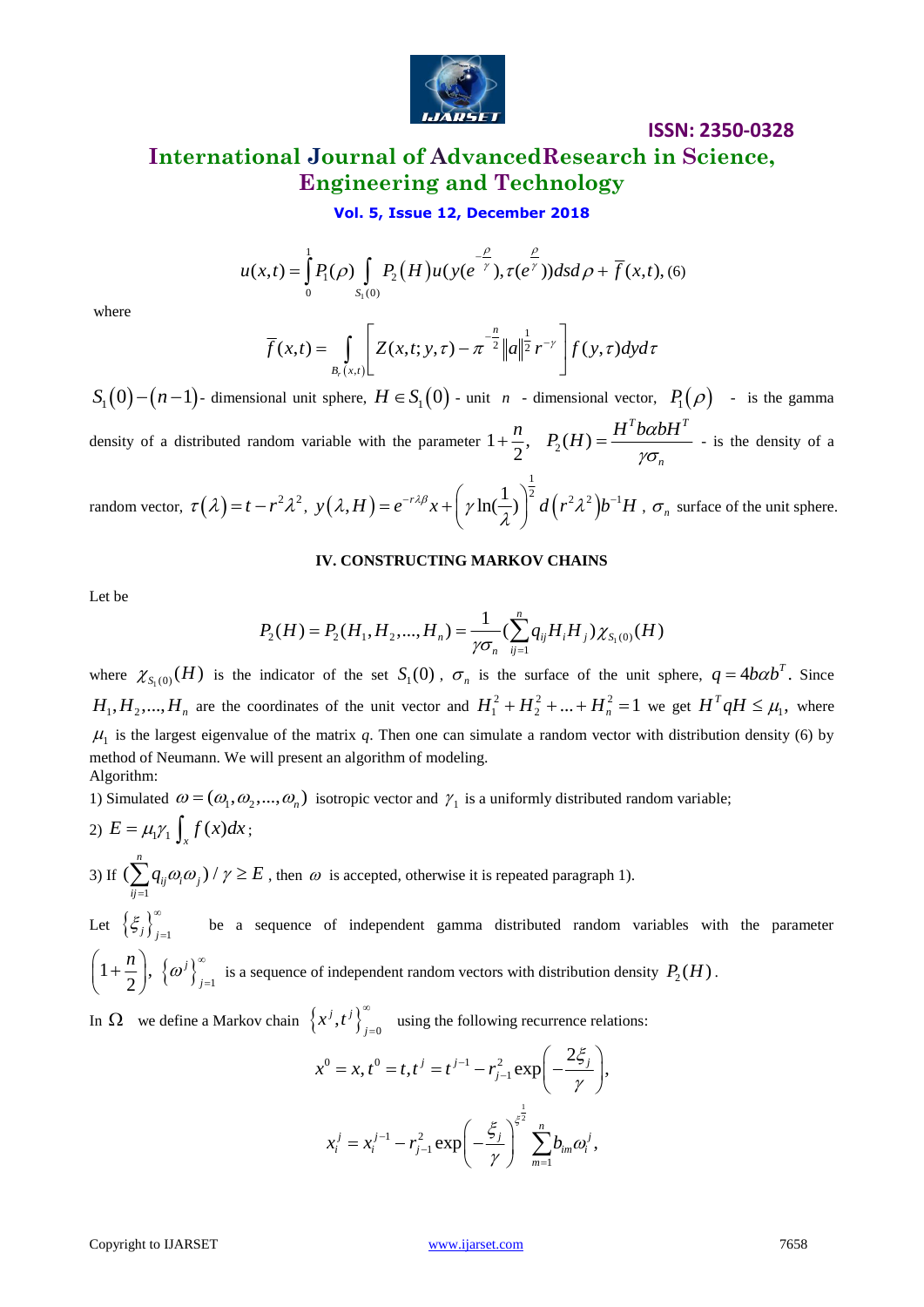

## **ISSN: 2350-0328 International Journal of AdvancedResearch in Science, Engineering and Technology**

**Engineering and Technology**  
\n**Vol. 5, Issue 12, December 2018**  
\n
$$
x_{k+p}^j = x_{k+p}^{j-1} - r_{j-1}^2 \exp(\frac{-2\xi}{\gamma}) \sum_{c=1}^k \beta_{pc} x_c^j + r_{j-1}^3 \exp(\frac{-3\xi}{\gamma}) \xi^{\frac{1}{2}} \sum_{\nu=1}^n b_{k+p}^j, \nu^{\omega_i^j}
$$

We define a sequence of random variables  $\left\{\eta_{l}\right\}_{l=0}^{\infty}$ by the following equality

$$
\eta_{i} = \sum_{j=1}^{l-1} h(x^{j}, t^{j}) f(y^{j}, \tau^{j}) + u(x^{l}, \tau^{l})
$$
\n(7)

where  $(y^j, \tau^j)$  is a random point of the  $B_r(x,t)$  which has distribution density for the fixed  $(x^j, t^j)$ .

Let  $\{\mathfrak{T}_{l}\}_{l=0}$  be a sequence of  $\sigma$  -algebras generated by random variables  $\xi_1, \xi_2, ..., \xi_l$ , sequence of vectors  $\omega^0, \omega^1, ..., \omega^l$  and random points  $(y^0, \tau^0), (y^1, \tau^1), ..., (y^{l-1}, \tau^{l-1}), u_{f, \psi, \varphi}(x, t)$  - solution of problem (3)-(5), corresponding to the given  $f, \psi, \varphi$ ,

$$
I(Z(x^j, t^j; y, \tau) = ||z||^{\frac{1}{2}} \pi^{-\frac{n}{2}} r^{-\gamma} \Big],
$$
  
\n
$$
h(x, t) = \iint_{B_r(x, t)} [Z(x, t; y, \tau) - ||z||^{\frac{1}{2}} \pi^{-\frac{n}{2}} r^{-\gamma}] dy d\tau
$$

**Theorem 1.** a). Sequence  $\{\eta_l\}_{l=0}^{\infty}$ forms a martingale with respect to sequences of  $\sigma$ -algebra  $\{\mathfrak{I}_l\}_{l=0}^{\infty}$  $\infty$  $\mathfrak{I}_{l}\big\rbrace_{l=0}^{\infty}.$ b) If  $u_{f^2,0,0}(x,t) < +\infty$  and  $u_{|f|,0,0}(x,t) < +\infty$ , then  $\eta_i$  will be quadratic integrable.

*Proof.* Firstly, we prove that  $\{\eta_l\}_{l=0}^{\infty}$ forms a martingale. From the definition of  $\mathfrak{I}_l$  it is obvious that  $\eta_l$  is  $\mathfrak{I}_l$ <br>=  $E_{\epsilon}$   $\left( (\sum_{i=1}^l h(x^j, t^j) f(t^j, \tau^j) + u(x^{l+1}, t^{l+1})) \frac{1}{\epsilon} \right)$  = measurable.

$$
E_{(x,t)}\left(\frac{\eta_{l+1}}{\mathfrak{I}_{l}}\right) = E_{(x,t)}\left(\frac{1}{2}h(x^j,t^j)f(t^j,\tau^j) + u(x^{l+1},t^{l+1})\frac{1}{\mathfrak{I}_{l}}\right) =
$$
\n
$$
= E_{(x,t)}\left(\frac{\sum_{j=0}^{l-1} h(x^j,t^j)f(t^j,\tau^j) + h(x^l,t^l)f(t^l,\tau^l) + u(x^{l+1},t^{l+1})\frac{1}{\mathfrak{I}_{l}}\right) =
$$
\n
$$
= E_{(x,t)}\left(\sum_{j=0}^{l-1} h(x^j,t^j)f(t^j,\tau^j)\frac{1}{\mathfrak{I}_{l}}\right) + E_{(x,t)}\left(h(x^l,t^l)f(t^l,\tau^l)\frac{1}{\mathfrak{I}_{l}}\right) + E_{(x,t)}\left(u(x^{l+1},t^{l+1})\frac{1}{\mathfrak{I}_{l}}\right).
$$

Since 1 0  $\sum^{l-1} h(x^j,t^j) f(t^j,\tau^j)$ *j*  $\sum^{-1} h(x^j,t^j) f(t^j,\tau)$  $\sum_{j=0} h(x^j, t^j) f(t^j, \tau^j)$  is  $\mathfrak{F}_l$  is measurable, then from the properties of the conditional mathematical

expectation it follows that

$$
\mathcal{F}^{(1)} \text{ is } \mathcal{F}_l \text{ is measurable, then from the properties of the condition}
$$
\n
$$
E_{(x,t)} \left( \left( \sum_{j=0}^{l-1} h(x^j, t^j) f(y^j, \tau^j) \right) \frac{1}{\mathcal{F}_l} \right) = \sum_{j=0}^{l-1} h(x^j, t^j) f(y^j, \tau^j)
$$

$$
h(x^l, t^l) - \mathfrak{I}_l \text{ is measured and } f(x^l, t^l) \text{ does not depend on } \mathfrak{I}_l \text{ and}
$$

$$
E_{(x,t)}\left(h(x^l, t^l)f(y^l, \tau^l)\frac{1}{\mathfrak{I}_l}\right) = h(x^l, t^l)E_{(x,t)}f(y^l, \tau^l),
$$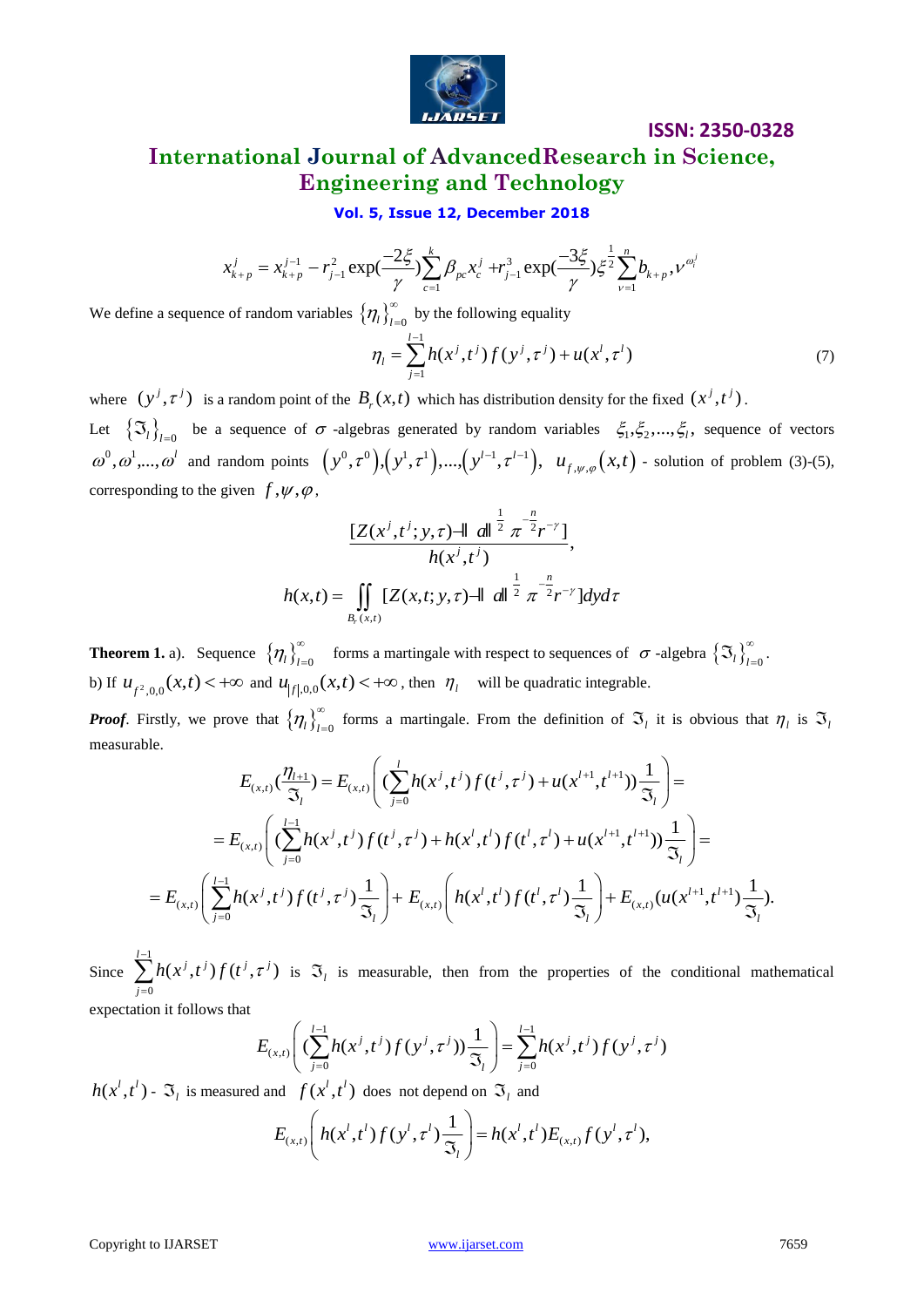

# **International Journal of AdvancedResearch in Science, Engineering and Technology**

#### **Vol. 5, Issue 12, December 2018**

does not depend on  $\mathfrak{S}_l$ , it means  $E_{(x,t)}(u(x^{l+1}, t^{l+1}) \frac{1}{\infty}) = E_{(x,t)}u(x^{l+1}, t^{l+1})$  $E_{(x,t)}(u(x^{l+1},t^{l+1})\frac{1}{\mathfrak{I}_{l}})=E_{(x,t)}u(x^{l+1},t^{l+1})$  $\overline{\mathfrak{S}}_t$  =  $E_{(x,t)}u(x^{t+1},t^{t+1})$  and finally we get and on  $\Im_t$ , it means  $E_{(x,t)}(u(x^{l+1}, t^{l+1}) \frac{1}{\Im_t}) = E_{(x,t)}u(x^{l+1}, t^{l+1})$  and<br>=  $\sum_{i=0}^{l-1} h(x^i, t^i) f(y^i, \tau^i) + h(x^l, t^l) E_{(x,t)}f(y^l, \tau^l) + + E_{(x,t)}u(x^{l+1},$ 

does not depend on 
$$
\mathfrak{I}_l
$$
, it means  $E_{(x,t)}(u(x^{l+1}, t^{l+1}) \frac{1}{\mathfrak{I}_l}) = E_{(x,t)}u(x^{l+1}, t^{l+1})$  and finally we  
\n
$$
E_{(x,t)}(\frac{\eta_{l+1}}{\mathfrak{I}_l}) = \sum_{j=0}^{l-1} h(x^j, t^j) f(y^j, \tau^j) + h(x^l, t^l) E_{(x,t)} f(y^l, \tau^l) + + E_{(x,t)} u(x^{l+1}, t^{l+1}).
$$

Using the formulas (6) and (7) we get

we get  

$$
E_{(x,t)}(\frac{\eta_{l+1}}{\mathfrak{T}_l}) = \sum_{j=0}^{l-1} h(x^j, t^j) f(y^j, \tau^j) + u(x^l, t^l) = \eta_l.
$$

It follows that  $\left\{\eta_{l}\right\}_{l=0}^{\infty}$ forms a martingale with respect to  $\{\mathfrak{I}_l\}_{l}^{\infty}$ .  $\mathfrak{I}_{l}$ <sub> $\big\}^{\infty}$ </sub> We will prove that  $E_{(x,t)} \eta_l^2 \leq +\infty$ . To do this it is enough to show that

$$
I = E_{(x,t)} \left( \sum_{j=0}^{l-1} h(x^j, t^j) f(y^j, \tau^j) \right)^2 < +\infty.
$$

Separating *I* into two terms 
$$
I_1, I_2
$$
, we will show the finiteness of *I* :  
\n
$$
I = E_{(x,t)} \left( \sum_{j=0}^{l-1} h^2(x^j, t^j) f^2(y^j, \tau^j) \right) + 2E_{(x,t)} \sum_{j=0}^{l-2} \sum_{k=j+1}^{l-1} h(x^j, t^j) h(x^k, t^k) f(y^j, \tau^j) f(y^k, \tau^k)
$$

From (7) and the condition  $r(x, t) \leq t$  we obtain that  $h(x,t) \leq \left(\frac{\gamma}{\epsilon}\right)^{1+\frac{\gamma}{2}}$ 2  $h(x,t) \leq \left(\frac{\gamma}{2}\right)^{1+\frac{n}{2}} t$ γ  $\leq \left(\frac{\gamma}{\gamma}\right)^{1+}$ 

$$
\int_{(x,t)}^{\infty} \left(\frac{y}{j=0} \right)^{1+\frac{n}{2}} t
$$
\nand the condition  $r(x, t) \leq t$  we obtain that  $h(x,t) \leq \left(\frac{\gamma}{\gamma+2}\right)^{1+\frac{n}{2}} t$   
\n
$$
I_1 = E_{(x,t)} \sum_{j=0}^{l-1} h^2(x^j, t^j) f^2(y^j, \tau^j) \leq \left(\frac{\gamma}{\gamma+2}\right)^{1+\frac{n}{2}} t E_{(x,t)} \sum_{j=0}^{l-1} h(x^j, t^j) f(y^j, \tau^j) \leq
$$
\n
$$
\leq \left(\frac{\gamma}{\gamma+2}\right)^{1+\frac{n}{2}} t u_{f^2,0,0}(x,t) < +\infty.
$$
\n
$$
= 2E_{(x,t)} \sum_{j=0}^{l-2} \sum_{k=j+1}^{l-1} h(x^j, t^j) h(x^k, t^k) f(y^j, \tau^j) f(y^k, \tau^k) \leq 2 \left(\max_{x \in \overline{D}, t > \tau} u_{|f|,0,0}(x,t) \right) u_{|f|,0,0}(x,t) < +\infty.
$$

$$
I_2 = 2E_{(x,t)} \sum_{j=0}^{l-2} \sum_{k=j+1}^{l-1} h(x^j, t^j) h(x^k, t^k) f(y^j, \tau^j) f(y^k, \tau^k) \le 2(\max_{x \in \overline{D}, t > \tau} u_{|f|,0,0}(x,t)) u_{|f|,0,0}(x,t) < +\infty.
$$

The theorem has been proved.

**Lemma 2.** For the function 
$$
\overline{f}(x,t)
$$
 the following relation is valid  
\n
$$
\overline{f}(x,t) - \left(\frac{\gamma}{\gamma+2}\right)^{1+\frac{n}{2}} r^2 \text{Ef}\left(y(\xi,\zeta,\omega),\tau(\xi,\zeta)\right),
$$

where

$$
u(x^{i+1},t^{i+1})
$$
 does not depend on  $\Im_{t}$ , it means  $E_{(x,t)}(u(x^{i+1},t^{i+1})\frac{1}{\Im_{t}}) = E_{(x,t)}(u(x^{i+1},t^{i+1})$  and finally we get  
\n
$$
E_{(x,t)}(\frac{\eta_{t+1}}{\Im_{t}}) = \sum_{j=0}^{t-1} h(x^{j},t^{j}) f(y^{j},\tau^{j}) + h(x^{j},t^{j}) E_{(x,t)} f(y^{j},\tau^{j}) + E_{(x,t)} u(x^{i+1},t^{i+1}).
$$
\nUsing the formulas (6) and (7) we get  
\n
$$
E_{(x,t)}(\frac{\eta_{t+1}}{\Im_{t}}) = \sum_{j=0}^{t-1} h(x^{j},t^{j}) f(y^{j},\tau^{j}) + u(x^{j},t^{j}) = \eta_{t}.
$$
\nIt follows that  $\{\eta_{t}\}_{t=0}^{n}$  forms a martingale with respect to  $\{\Im_{t}\}_{t}^{n}$ .  
\nWe will prove that  $\{U_{t} \}_{t=0}^{n}$  for  $\pi$  and  $\pi$  and  $\pi$  are  $U_{(x,t)} \sum_{j=0}^{t-1} f(x^{j},t^{j}) f(y^{j},\tau^{j}) + U_{(x,t^{i})} f(y^{j},\tau^{j}) = \pi$ .  
\n
$$
I = E_{(x,t)} \left( \sum_{j=0}^{t-1} h^{2}(x^{j},t^{j}) f^{2}(y^{j},\tau^{j}) \right) + 2 E_{(x,t)} \sum_{j=0}^{t-2} \sum_{k=j+1}^{t-1} h(x^{j},t^{j}) h(x^{k},t^{k}) f(y^{j},\tau^{k}) f(y^{k},\tau^{k})
$$
\nFrom (7) and the condition  $r(x, t) \leq t$  we obtain that  $h(x, t) \leq \frac{r}{\gamma+2} \int_{t=0}^{t=\frac{r}{2}} h(x^{j},t^{j}) f(y^{k},\tau^{k}) \leq I_{(x,t)} \sum_{j=0}^{t-1} h(x^{j},t^{j}) f(y^{j},\tau^{j}) \leq I_{(x,t)} \sum_{j=0}^{t-1} h(x^{j},t^{j}) f(y^{j},\tau^{j}) \$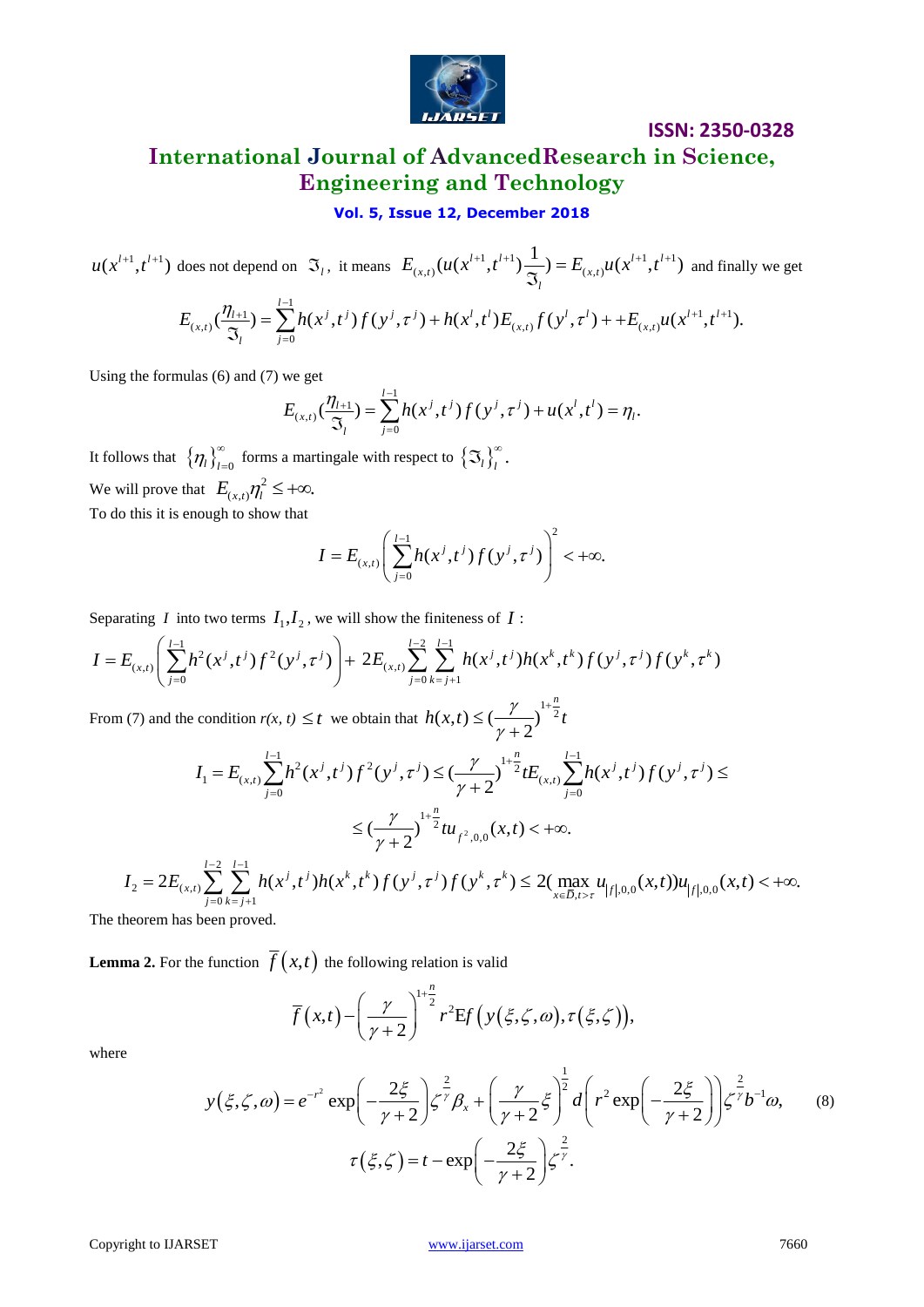

# **International Journal of AdvancedResearch in Science, Engineering and Technology**

#### **Vol. 5, Issue 12, December 2018**

Here  $\zeta$  is gamma distributed random variable with the parameter 2  $\frac{n}{6}$ ,  $\zeta$  is beta distributed random variable with the

parameter  $(\frac{2}{\cdot}, 2)$ γ and  $\omega$  is random unit vector.

1

*Proof*. We introduce a domain

$$
B_r = \{ (y,t) : y^T d(\frac{1}{\tau}) ad(\frac{1}{\tau}) y < \frac{\gamma}{2} \ln \frac{r^2}{\tau}, \tau > 0 \}
$$

the resulting mirror image of the  $B_r(0,0)$  sharoid with respect to the plane  $\tau = 0$ . These regions will also be called sharoids(with radius r). Then we have<br>  $f(x,t) = \frac{\|a\|^{\frac{1}{2}}}{\frac{n}{2}} \int_{R} [r^{\gamma} \tau^{-\frac{\gamma}{2}} \exp(-y^T d(\frac{1}{\$ sharoids(with radius *r*). Then we have

$$
f(x,t) = \frac{\|a\|^{\frac{1}{2}}}{\pi^{\frac{n}{2}}r^{\gamma}} \int_{B_r} [r^{\gamma} \tau^{-\frac{\gamma}{2}} \exp(-y^T d(\frac{1}{\tau})ad(\frac{1}{\tau})) - 1] f(e^{-\tau\beta}x + y, t - \tau) dy d\tau.
$$

In this integral we will change integration variables  $(y, \tau)$  by  $(\rho, \lambda, \theta)$  using the formula

$$
y = (\gamma \ln(\frac{1}{\lambda}))^{\frac{1}{2}} d(\tau) d^{-1} H(\theta), \tau = \lambda^2 \rho^2.
$$

By simple computations, it can be shown that

hown that

\n
$$
dyd\tau \|a\|^{-\frac{1}{2}} \gamma^{\frac{n}{2}} \lambda^{\gamma+1} (\ln(\frac{1}{\lambda}))^{\frac{n}{2}-1} \rho^{\gamma+1} d\rho d\lambda ds
$$
\n
$$
r^{\gamma} \tau^{-\frac{\gamma}{2}} \exp(-y^{T} d(\frac{1}{\tau}) ad(\frac{1}{\tau}) y) = r^{\gamma} \rho^{-\gamma}
$$

The domain of integration is transformed into the cylinder 
$$
(0 \le \rho \le r) \times (0 \le \lambda \le 1) \times S_1(0)
$$
. From here we get  
\n
$$
\overline{f}(x,t) = \frac{\gamma^{\frac{n}{2}}}{\pi^{\frac{n}{2}}r^{\gamma}} \int_{0}^{\pi} \rho(r^{\gamma} - \rho^{\gamma}) d\rho \int_{0}^{1} \lambda^{\gamma+1} (\ln \frac{1}{\lambda})^{\frac{n}{2}-1} d\lambda \times
$$
\n
$$
\times \int_{S_1(0)}^{\pi} f(e^{-\lambda^2 \rho^2 \beta} x + (\gamma \ln \frac{1}{\lambda})^{\frac{1}{2}} d(\rho^2 \lambda^2) b^{-1} H(\theta), t - \lambda^2 \rho^2) ds
$$

using changing variables we get:

$$
\times \iint_{S_1(0)} f(e^{-\lambda^2 \rho^2 \beta} x + (\gamma \ln \frac{1}{\lambda})^{\frac{1}{2}} d(\rho^2 \lambda^2) b^{-1} H(\theta), t - \lambda^2 \rho^2) ds
$$
  
ng variables we get:  

$$
\overline{f}(x,t) = \frac{r^2}{\gamma \pi^2} (\frac{\gamma}{\gamma+2})^{\frac{n}{2}} \int_0^1 v^{\frac{2}{\gamma-1}} (1-v) dv \int_0^{\infty} e^{-z} z^{\frac{n}{2}-1} dz \int_{S(0)} f(y(z,v,H(\theta)), \tau(z,v)) ds =
$$

$$
= r^2 (\frac{\gamma}{\gamma+2})^{1+\frac{n}{2}} \int_0^1 P_1(v) dv \int_0^{\infty} P_2(z) dz \int_{S_1(0)} P_3(H) f(y(z,v,H(\theta)), \tau(z,v)) ds =
$$

$$
= r^2 (\frac{\gamma}{\gamma+2})^{1+\frac{n}{2}} Ef(y(\xi, \zeta, \omega), \tau(\xi, \zeta)).
$$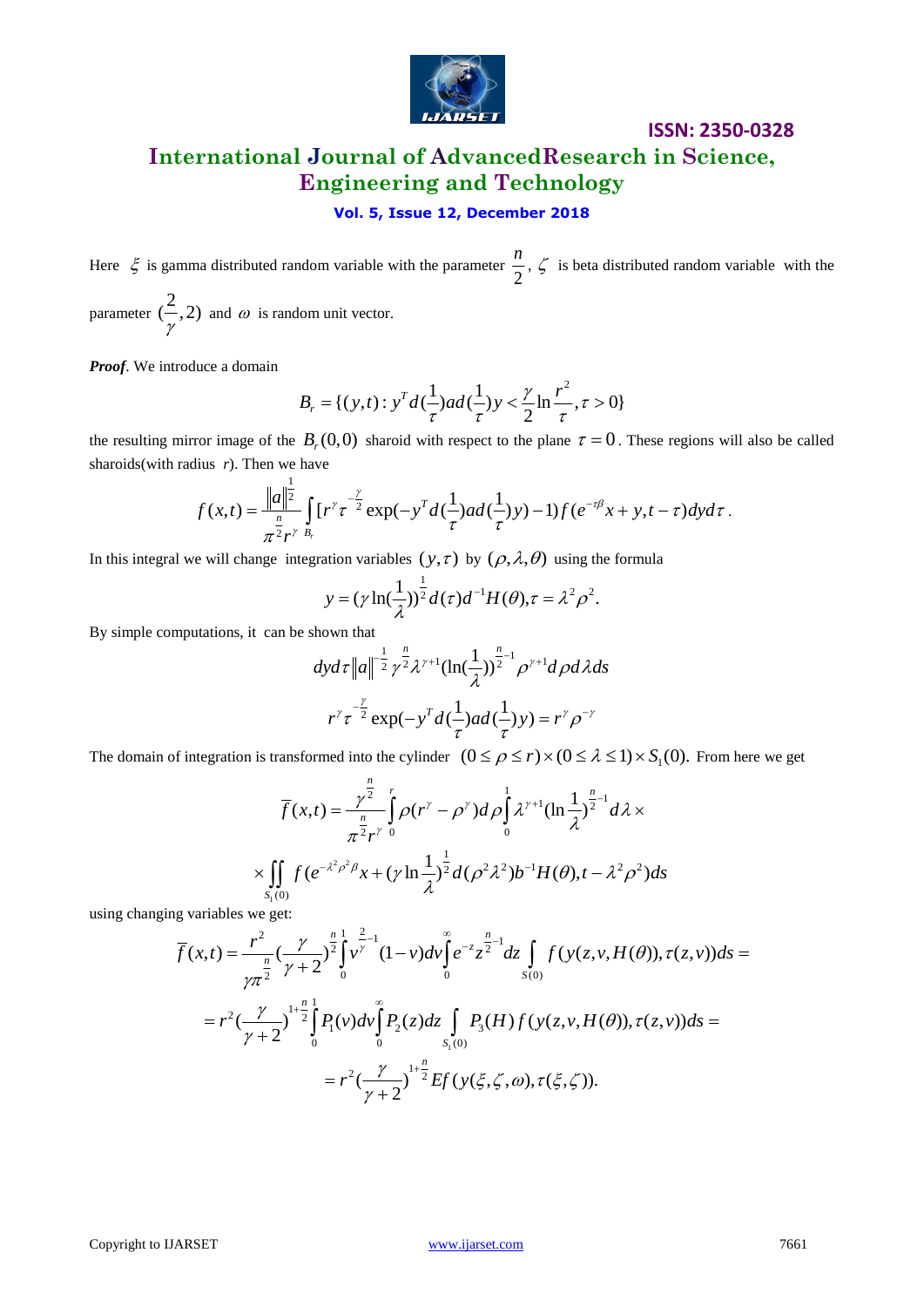

# **ISSN: 2350-0328 International Journal of AdvancedResearch in Science, Engineering and Technology**

**Vol. 5, Issue 12, December 2018**

Where  $\xi$  is a random variable with distribution density  $\frac{n}{2}$ -1 2 2  $(z)$  $\left(\frac{n}{2}\right)$ *n z*  $P_2(z) = \frac{e^{-z}z^{\frac{n}{2}}}{\Gamma(n)}$  $=$  $\frac{\infty}{\Gamma(\frac{n}{2})}$  (gamma - distributions),

 $\zeta$  is a random variable with a distribution density  $\frac{2}{2}$ -1  $P_1(v) = \frac{v^{\gamma^{-1}}(1-v)}{B(2-2)}$  $(\frac{2}{v}, 2)$  $P_1(v) = \frac{v^{\frac{v}{\gamma}}(1-v)}{P_2(v+2v)}$ *B* γ γ  $= \frac{v^{\frac{z}{\gamma}}(1-v)}{2(1-v)}$ ,  $\omega$  - random vector with distribution density

3  $(H(\theta)) = \frac{1}{\pi}$ *n*  $P_3(H(\theta)) = \frac{1}{\sigma}$   $(\sigma_n = \frac{2\pi^2}{\Gamma(\frac{n}{2})^2})$ 2 2  $\left(\frac{n}{2}\right)$ *n*  $n - \frac{n}{\Gamma(n)}$  $\sigma_n = \frac{2\pi}{\pi n}$  $\frac{2\pi}{\Gamma(\frac{n}{2})}$  - is the unit surface spheres). The lemma is proved.

Let  $N_{\varepsilon} = \inf \left\{ l : (x^l, t^l) \in (\partial \Omega)_{\varepsilon} \right\}$ - the moment of the first hit of the process  $(x^l, t^l)$ . At  $(\partial \Omega)_{\varepsilon}$ , i.e.  $N_{\varepsilon}$  the moment of stopping the process (Markov moment).

**Lemma 3**. The following inequality holds:  $E_{(x,t)}N_{\omega} \leq \left(\frac{\gamma}{\gamma}\right) - \frac{\gamma}{\theta(\varepsilon)}$  $1 + \frac{n}{2}$ ,  $E_{(x,t)}N_{\omega} \leq \left(\frac{\gamma+2}{\gamma}\right)^{1+\frac{n}{2}}$ *x t t*  $\omega$  $\left(\frac{\gamma+2}{\gamma}\right)^{-2}\frac{t}{\theta(\varepsilon)}$ .  $(\gamma + 2)^{1 + \frac{n}{2}}$ 

**Lemma 3.** The following inequality holds: 
$$
E_{(x,t)}N_{\omega} \le \left(\frac{\gamma+2}{\gamma}\right)^2 \frac{t}{\theta(\varepsilon)}
$$
.  
\n**Proof.** Taking  $u(x,t) = t$  and applying the formulas of relations (6) and (7) we get\n
$$
t = u_{1,0,0}(x,t) \ge E_{(x,t)} \sum_{j=1}^{N_{\varepsilon}-1} h(x^j, t^j) = \left(\frac{\gamma}{\gamma+2}\right) E_{(x,t)} \sum_{j=1}^{N_{\varepsilon}-1} r^2(x^j, t^j).
$$

From the definition of 
$$
r(x,t)
$$
 it follows that  
\n
$$
r^{2}(x^{j},t^{j}) = \min\{r_{1}^{2}(x^{j}),t^{j}\} \ge \min\{\frac{-v_{2} + (v_{2}^{2} + 4v_{1}R(x_{j}))^{\frac{1}{2}}}{2v_{1}}\} \ge \min\{\frac{-v_{2} + (v_{2}^{2} + 4v_{1}\varepsilon)^{\frac{1}{2}}}{2v_{1}}, \varepsilon\} = \theta(\varepsilon).
$$

Therefore  $1 + \frac{n}{2}$  $(x, t)$  $\left(\frac{2}{\theta(\varepsilon)}\right)^{1/2} \frac{t}{\theta(\varepsilon)}.$ *n x t*  $E_{(x,t)}N_{\varepsilon} \leq \left(\frac{\gamma+2}{\gamma}\right)^{1/2} \frac{t}{\theta(\varepsilon)}$ .  $(\gamma+2)^{1+\frac{n}{2}}$  $\leq \left(\frac{\gamma+2}{\gamma}\right)^{-2} \frac{t}{\theta(\varepsilon)}$ . The lemma has been completed.

**Theorem 2.** Let the conditions of Theorem 1 are fulfilled. Then  $\eta_{N_{\varnothing}}$  will be an unbiased estimate for  $u(x,t)$ . The variance is finite.

*Proof***.** From the Theorem 1 it follows that  $\eta_i$  is square integrable and hence  $\eta_i$  is uniformly integrable and  $N_\varepsilon$  < + $\infty$ , and the moment stopping the process is Markov moments. Therefore, according to Doob's theorem "On free choice transformations" [5] and the formula relations  $u(x^{j-1}, t^{j-1}) = E_{x^{j-1}, t^{j-1}} u(x^j, t^j) + \overline{f}(x^{j-1}, t^{j-1})$ transformations" [5] and the formula relations

\n
$$
u(x^{j-1}, t^{j-1}) = E_{x^{j-1}, t^{j-1}} u(x^j, t^j) + \overline{f}(x^{j-1}, t^{j-1})
$$
\n

and  $D\eta_{N_c} = E_{\eta_1} = u(x,t)$  i.e  $\eta_{N_c}$  is an unbiased estimate for  $u(x,t)$ . From the definition of random variables  $\eta_{N_c}$ and  $\eta_{\infty}$  you can see that  $D\eta_{N_{\varepsilon}} \leq D\eta_{\infty}$ .

$$
\eta_{N_{\varepsilon}} = E_{\eta_1} = u(x,t)
$$
 i.e  $\eta_{N_{\varepsilon}}$  is an unbiased estimate for  $u(x,t)$ . From the definition of random variables  
\n
$$
\int_{-\infty}^{\infty} \int_{-\infty}^{\infty} u(x,t) \, dx \, dV_{N_{\varepsilon}} \leq D\eta_{\infty}.
$$
\n
$$
\eta_{\infty}^2 = \left(\sum_{i=0}^{\infty} h(x^i,t^i) f(y^i,\tau^i) + u(x^{\infty},t^{\infty})\right)^2 = \left(\sum_{i=0}^{\infty} h(x^i,t^i) f(y^i,\tau^i)\right)^2 +
$$
\n
$$
+2u(x^{\infty},t^{\infty}) \sum_{i=0}^{\infty} h(x^i,t^i) f(y^i,\tau^i) + u^2(x^{\infty},t^{\infty}) = \sum_{i=0}^{\infty} h^2(x^i,t^i) f^2(y^i,\tau^i) +
$$
\n
$$
+2\sum_{i=0}^{\infty} h(x^i,t^i) f(y^i,\tau^i) \sum_{j=i+1}^{\infty} h(x^j,t^j) f(y^j,\tau^j) + 2u(x^{\infty},t^{\infty}) \sum_{i=0}^{\infty} h(x^i,t^i) f(y^i,\tau^i) + u^2(x^{\infty},t^{\infty}).
$$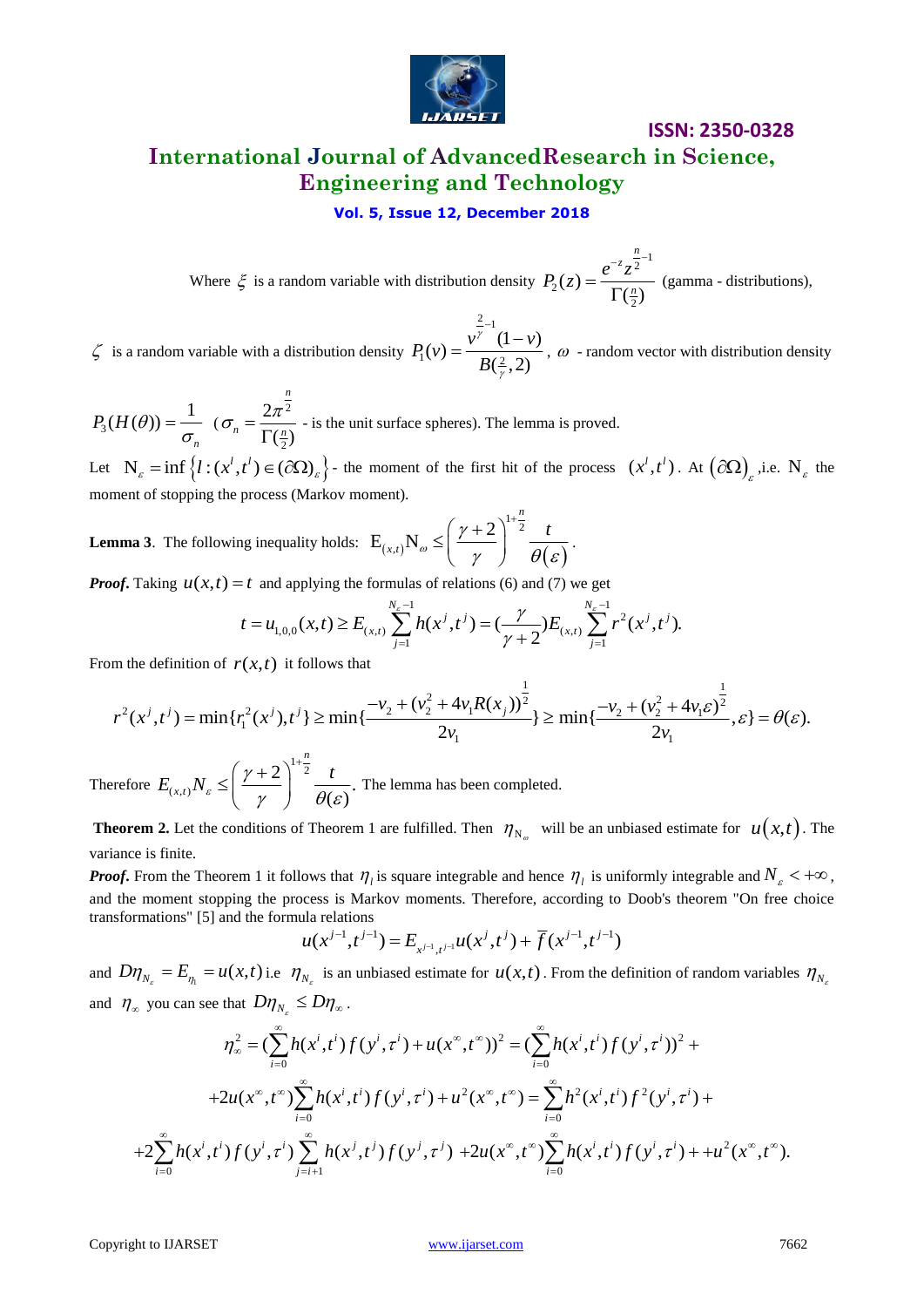

# **International Journal of AdvancedResearch in Science, Engineering and Technology**

#### **Vol. 5, Issue 12, December 2018**

$$
\text{Vol. 5, Issue 12, December 2018}
$$
\n
$$
E_{(x,t)} \eta_{\infty}^{2} \leq \left(\frac{\gamma + 2}{\gamma}\right)^{1 + \frac{n}{2}} t u_{f^{2},0,0}(x,t) + 2 \left(\max_{x \in \overline{D}, \tau < t} u_{|f|,0,0}(x,\tau) u_{|f|,0,0}(x,t) + 2 u_{0,\varphi,\psi}(x,t) u_{|f|,0,0}(x,t) + u_{0,\varphi^{2},\psi^{2}}(x,t) \right).
$$

 $D\eta_{\infty} = E\eta_{\infty}^{2} - (E\eta_{\infty})^{2} = E\eta_{\infty}^{2} - u^{2}(x, t) < +\infty$  i.e.  $D\eta_{N_{\varepsilon}} < +\infty$ .

From  $\eta_{N_{\varrho}}$ , the biased but actually realizable estimate is constructed in the standard way  $\eta_{N_{\varrho}}^{*}$ . Let  $\psi_1(x,t) = \psi(x,t)$  partial  $\partial D \times [0,T]$ ,  $\psi_1(x,0) = \phi(x)$ ,  $x \in \overline{D}$  and  $(x^*,t^*)$  is the closest to  $(x,t)$ boundary points of  $\partial\Omega$ . In the assessment

$$
\eta_{N_{\varepsilon}} = \sum_{j=0}^{N_{\varepsilon}-1} h(x^j,t^j) f(x^j,\tau^j) + u(x^{N_{\varepsilon}},t^{N_{\varepsilon}}),
$$

replace  $u(x^{N_{\varepsilon}}, t^{N_{\varepsilon}})$  with  $\psi_1(x^{*,N_{\varepsilon}}, t^*)$  $\psi_1(x^{*,N_{\varepsilon}},t^{*,N_{\varepsilon}})$  and we get

$$
\eta_{N_{\varepsilon}}^* = \sum_{j=0}^{N_{\varepsilon}-1} h(x^j,t^j) f(y^j,\tau^j) + \psi_1(x^{*N_{\varepsilon}},t^{*N_{\varepsilon}}).
$$

**Theorem 3.** Let  $u(x, y)$  satisfies the condition Lipschitz and  $A(\varepsilon)$  is modulus of continuity of  $u(x,t)$ . Then the random variable  $\eta_{N}^{*}$  $\eta_{N_\varepsilon}^*$  is a biased estimate for  $u(x,t)$ .  $D\eta_{N_\varepsilon}^*$  bounded function of parameter  $\varepsilon$ .

Proof. Since 
$$
E(x,t)\eta_{N_e} = u(x,t)
$$
,  
\n
$$
\left| u(x,t) - E_{(x,t)}\eta_{N_e}^* \right| = \left| E_{(x,t)}\eta_{N_e} - E_{(x,t)}\eta_{N_e}^* \right| = \left| E_{(x,t)}u(x^{N_e},t^{N_e}) - E_{(x,t)}\psi_1(x^{N_e},t^{N_e}) \right| \leq
$$
\n
$$
\leq E_{(x,t)} \left| u(x^{N_e},t^{N_e}) - u(x^{N_e},t^{N_e}) \right| = A(\varepsilon),
$$

that is,  $\eta_{N}^{*}$  $\eta_{N_{\varepsilon}}^*$  is mixed estimate (mixing of which does not exceed  $A(\varepsilon)$ ).

$$
\leq E_{(x,t)}\left|u(x^{N_{\varepsilon}},t^{N_{\varepsilon}})-u(x^{*N_{\varepsilon}},t^{*N_{\varepsilon}})\right|=A(\varepsilon),
$$
  
\n
$$
D\eta_{N_{\varepsilon}}^{*}=E_{(x,t)}(\eta_{N_{\varepsilon}}^{*}-E_{(x,t)}\eta_{N_{\varepsilon}}^{*})^{2}=E_{(x,t)}(\eta_{N_{\varepsilon}}^{*}-\eta_{N_{\varepsilon}}+\eta_{N_{\varepsilon}}-u(x,t)+u(x,t)-E_{(x,t)}\eta_{N_{\varepsilon}}^{*})^{2}\leq
$$
  
\n
$$
\leq 4E_{(x,t)}(\eta_{N_{\varepsilon}}-u(x,t))^{2}+4E_{(x,t)}(\eta_{N_{\varepsilon}}^{*}-\eta_{N_{\varepsilon}})^{2}+4E_{(x,t)}(u(x,t)-E_{(x,t)}\eta_{N_{\varepsilon}}^{*})^{2}\leq
$$
  
\n
$$
\leq 4E_{(x,t)}(\psi_{1}(x^{*N_{\varepsilon}},t^{*N_{\varepsilon}})-u(x^{N_{\varepsilon}},t^{N_{\varepsilon}}))^{2}+4A^{2}(\varepsilon)\leq 8A^{2}(\varepsilon)+4D\eta_{N_{\varepsilon}}<+\infty.
$$

The theorem is proved.

#### **V. CONCLUSION**

In the present work, an unbiased and  $\varepsilon$  biased estimate for initial and boundary-value problems for the generalized non-isotropic diffusion equation with using the theory of martingales and Markov moments.

#### **REFERENCES**

[4] Sobol I.M., "Monte-Carlo Numerical Methods", 1973, Moscow: Main editors of physical and mathematical literature publishing house, "Science". [5] Doob J.L., "Classical Potential Theory and its", 1984, Probabilistic Counterpart. Springer - Varlag. 846 p.

<sup>[1]</sup> Kolmogoroff A.N., " U ber die analytischen Methoden in der Wahrscheinlichkeitsrechnung", Mathematische Annalen, 1931, December, Volume 104, Issue 1, pp 415-458.

<sup>[2]</sup> Yermakov S.M., Netrutkin V.V., Sipin A.A., "Random processes for solving classical equations of mathematical physics", 1984, Moscow: Science, 206 p.

<sup>[3]</sup> Kuptsov L. P., "On the property of the mean for a generalized equation A. N. Kolmogorova I", Differential equations, 1983, Vol. XIX, N'2. with. 285-304.